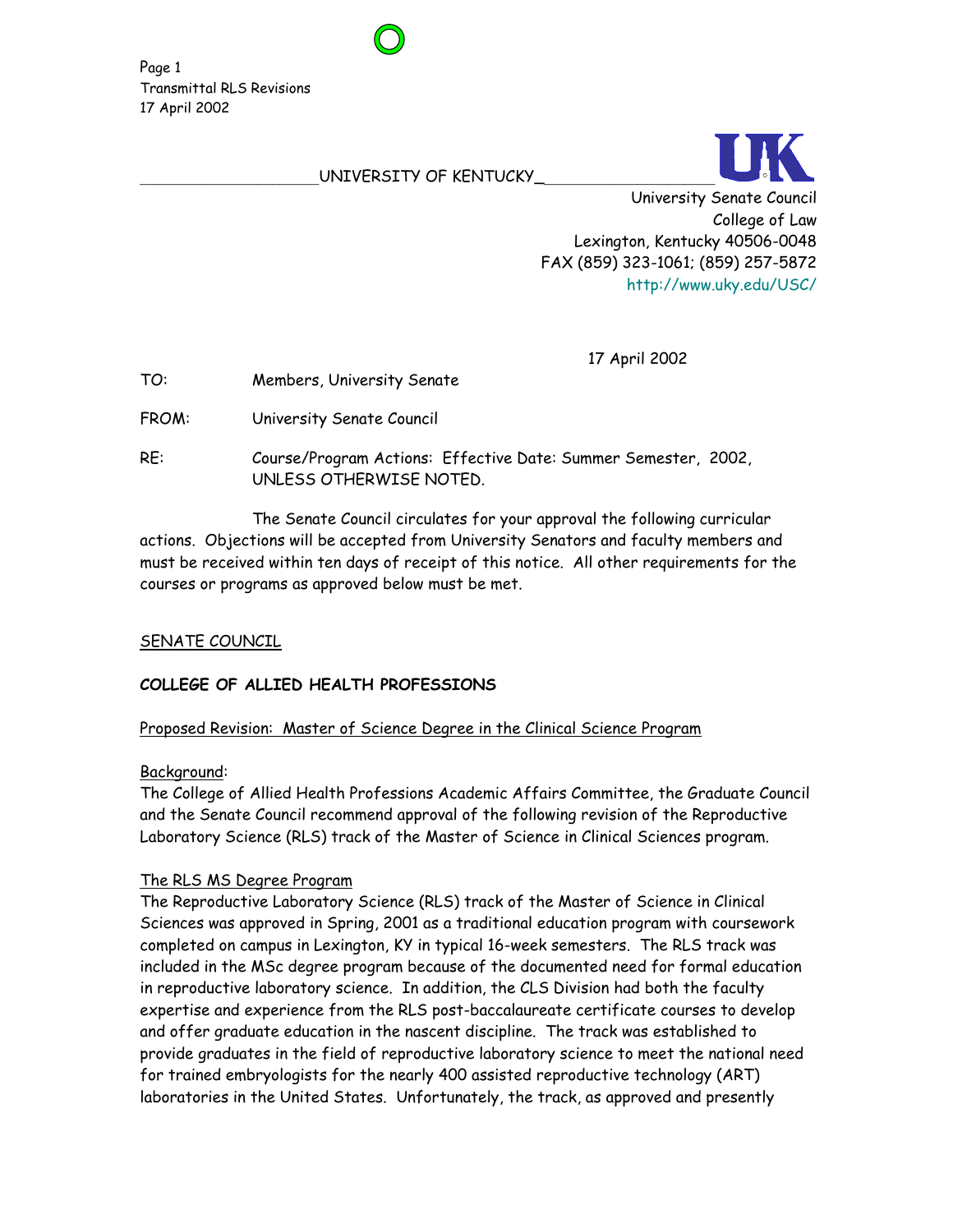Page 2 Transmittal RLS Revisions 17 April 2002

offered, is not responding to this need. The core courses do not adequately prepare students for the RLS track. Also, the majority of individuals interested in completing this education are already employed in ART laboratories and therefore require a more accessible program for obtaining an M.S. degree. Although the Division has the only universityapproved program in the United States, students are opting for programs in Europe, in spite of increased costs associated with foreign travel. European programs are based on either distance and/or modular formats and the entire curricula are designed for the RLS discipline.

The program was developed as part of a joint degree program with the University of Louisville and was designed to serve four different tracks 1) hematology & transplantation medicine; 2) pathology assistant; 3) clinical laboratory management; and 4) reproductive laboratory science. Tracks in hematology & transplantation science and reproductive laboratory science were to be offered solely at the University of Kentucky. A core was developed to loosely link these four tracks and included courses for tracks at UofL. In early 2001, the University of Louisville pulled out of the program and the proposal was edited to remove all references to UofL. However, the issues with the core and other curricular needs were not addressed at that time. This proposal is designed to remove duplication and to offer a curriculum to better meet the needs of graduates in the RLS track.

## Revisions:

- 1. Statistics requirement: The current curriculum satisfied the statistics requirement through completion of CSC 605. The new proposal calls for a broadening of the statistics requirement to allow for other courses including STA 570 to be used to satisfy this requirement.
- 2. Physiology requirement: The current curriculum satisfied the physiology requirement through completion of CSC 600. The new proposal calls for a broadening of the physiology requirement to allow for other courses including NUR 653, PHR 952 and others to be used to satisfy this requirement.
- 3. Policy & Ethics: The current curriculum requires two courses, CSC 601 Health Care Policy & Ethics and CSC 603 Quality Assurance and Laboratory Regulations. The new proposals requests that these two courses be dropped and CSC 625 Policy, Management, Ethical and Legal Issues in Assisted Reproduction be used to satisfy this requirement since it includes content essential for RLS students.
- 4. Related Science: The new proposal calls for a minimum of 3 to 6 graduate credit hours in a related science (from areas of genetics, endocrinology, cell and molecular biology, etc) based on student need.
- 5. Research: The new proposal calls for research methods to be covered in a course geared for RLS students CSC 630 RLS Research, rather than the course in the current curriculum, CSC 604 Research Methods for the Clinical Sciences.

These changes will provide for a more appropriate curriculum that better meets the needs of students and the work settings that will employ these graduates.

# CURRICULUM CHANGES FOR RLS TRACK IN MSc IN CLINICAL SCIENCES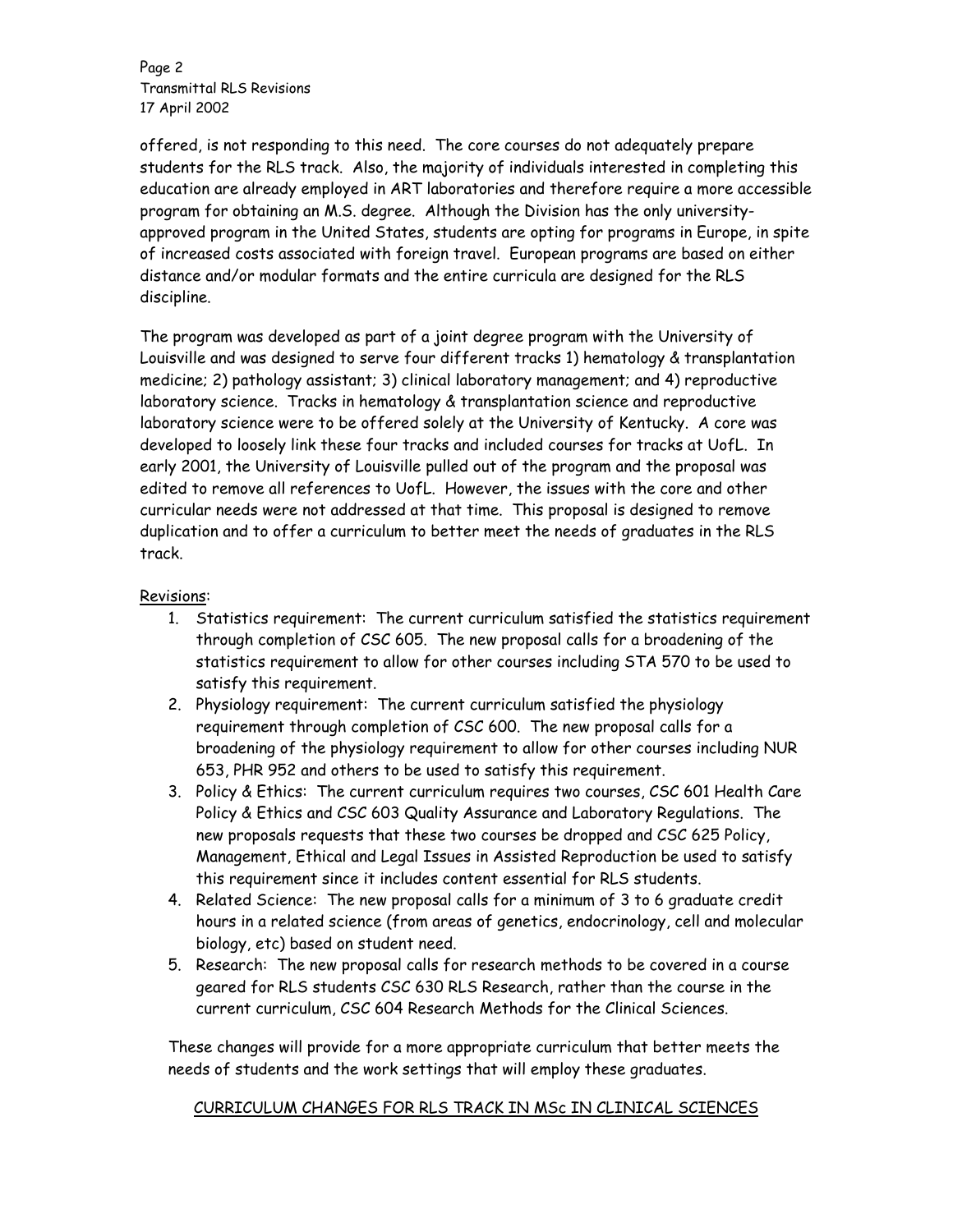Page 3 Transmittal RLS Revisions 17 April 2002

Note: All current courses to remain on the books; only the RLS track will be revised; the hematology/transplantation medicine will remain as is.

## **Background**

The Reproductive Laboratory Science (RLS) track of the Master of Science in Clinical Sciences was approved in Spring, 2001 as a traditional education program with coursework completed on campus in Lexington, KY in a typical 16-week semester. The RLS track was included in the MSc degree program because of the documented need for formal education in reproductive laboratory science. In addition, the CLS Division had both the faculty expertise and experience from the RLS post-baccalaureate certificate courses to develop and offer graduate education in the nascent discipline. The track was established to provide graduates in the field of reproductive laboratory science to meet the national need for trained embryologists for the nearly 400 assisted reproductive technology (ART) laboratories in the United States. Unfortunately, the track, as approved and presently offered, is not responding to this need. The core courses do not adequately prepare students for the RLS track. Also, the majority of individuals interested in completing this education are already employed in ART laboratories and therefore require a more accessible program for obtaining an M.S. degree. Although we have the only university-approved program in the United States, students are opting for programs in Europe, in spite of increased costs associated with foreign travel. European programs are based on either distance and/or modular formats and the entire curricula are designed for the RLS discipline.

### Background for Present Core

The MSc in Clinical Sciences was developed as a joint effort between two universities, the Department of Clinical Laboratory Science at the University of Louisville and the Division of Clinical Laboratory Sciences at the University of Kentucky. The core of this program was designed to provide general courses for four different tracks: (1) hematology and transplantation medicine; (2) pathology assistant; (3) clinical laboratory management; and (4) reproductive laboratory science. In order to avoid competing with established education programs in management at the University of Kentucky, it was agreed that the clinical laboratory management track would only be offered by the University of Louisville. It was further agreed that because the expertise for reproductive laboratory science was at the University of Kentucky, the RLS track would only be offered by U.K. The core, the hematology/transplantation track and the pathology assistant track would be offered jointly by the two universities. The core focused on courses in pathology and laboratory medicine, since all tracks except RLS were part of that general discipline. Several of the core courses were developed specifically to prepare students for the clinical laboratory management track since it had been previously documented that a significant number of laboratory professionals were interested in that particular curriculum.

Between the time the University of Louisville and the University of Kentucky initiated the proposal for a joint MSc in Clinical Sciences (1997) and the approval of the program by the University of Kentucky, (2001) several significant changes occurred. In 1998 the track in pathology assistant was dropped from the proposal due to lack of support from the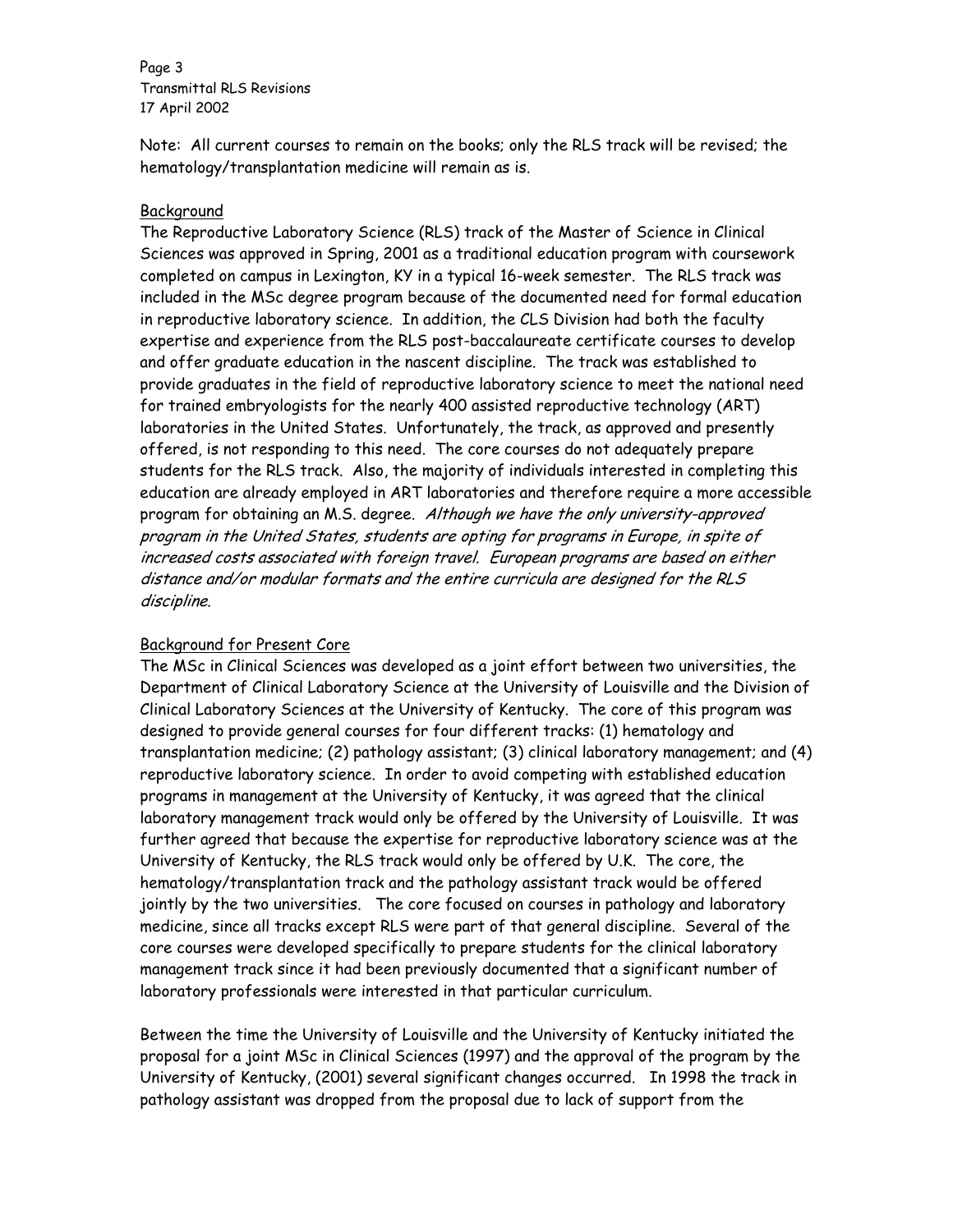Page 4 Transmittal RLS Revisions 17 April 2002

Department of Pathology and Laboratory Medicine. The College of Allied Health at the University of Louisville was closed in 2000, forcing their Department of Clinical Laboratory Sciences to withdraw from the Clinical Sciences graduate proposal. Following these changes, and in the interest of time, the Division of Clinical Laboratory Sciences removed all references to the University of Louisville from the proposal and submitted the document to the University of Kentucky for approval. In Spring, 2001, the MSc in Clinical Sciences was approved by the University of Kentucky for the two remaining tracks, hematology/transplantation medicine and reproductive laboratory science.

The MSc in Clinical Sciences is now being offered for these two tracks. Core courses, which were initially proposed primarily for the management and pathology assistant tracks, still remain although the tracks do not exist. For example, Human Pathophysiology (CSC 600) is required without an option for a more general physiology course. Epidemiology and Biostatistics (CSC 605) was included instead of a more generic graduate statistics course, to support the pathology assistant track. This specific requirement was included for the pathology assistant track and was not removed when it was determined that the track could not be offered. Several courses, important to the management track remained part of the core. Both Health Care Policy & Ethics (CSC 601), and Quality Assurance and Laboratory Regulations (CSC 603), while beneficial for students in any track, emphasize clinical laboratory management.

Core courses are specific and were originally intended to remain within the CLS division or department and be taught by CLS faculty. The core was designed based on faculty expertise and availability from the Department of CLS at the University of Louisville, and the Department of Pathology & Laboratory Medicine and the Division of CLS at the University of Kentucky. This situation has changed dramatically. Faculty are no longer available to contribute to the program from either the University of Louisville or the Department of Pathology and Laboratory Medicine, leaving both the RLS and hematology/transplantation medicine specialty tracks and the core to be taught by CLS faculty at the University of Kentucky.

In the end 19 hours of core courses were designed, at least in part, for tracks which are not being offered, and many of these courses do not support the RLS track. In fact materials included in the course developed specifically for the reproductive laboratory science track, CSC 625, Policy, Management, Legal and Ethical Issues in Assisted Reproduction, also are included in the core courses CSC 601, Health Care Policy and Ethics, and CSC 603, Quality Assurance and Laboratory Regulations. This duplication was recently questioned by the University Senate committee charged with reviewing the proposal for the RLS Graduate Certificate.

### Core Changes

The core now needs to be revised for the RLS track to better prepare the student for the specialty. While CSC 601 and CSC 603 should not be required for the RLS track, there is a need for more science-based courses to prepare students for the specialty. This need was documented when the Graduate Certificate was taught in Summer, 2001. Two of the four students in the RLS Graduate Certificate were CLS seniors or graduates and the remaining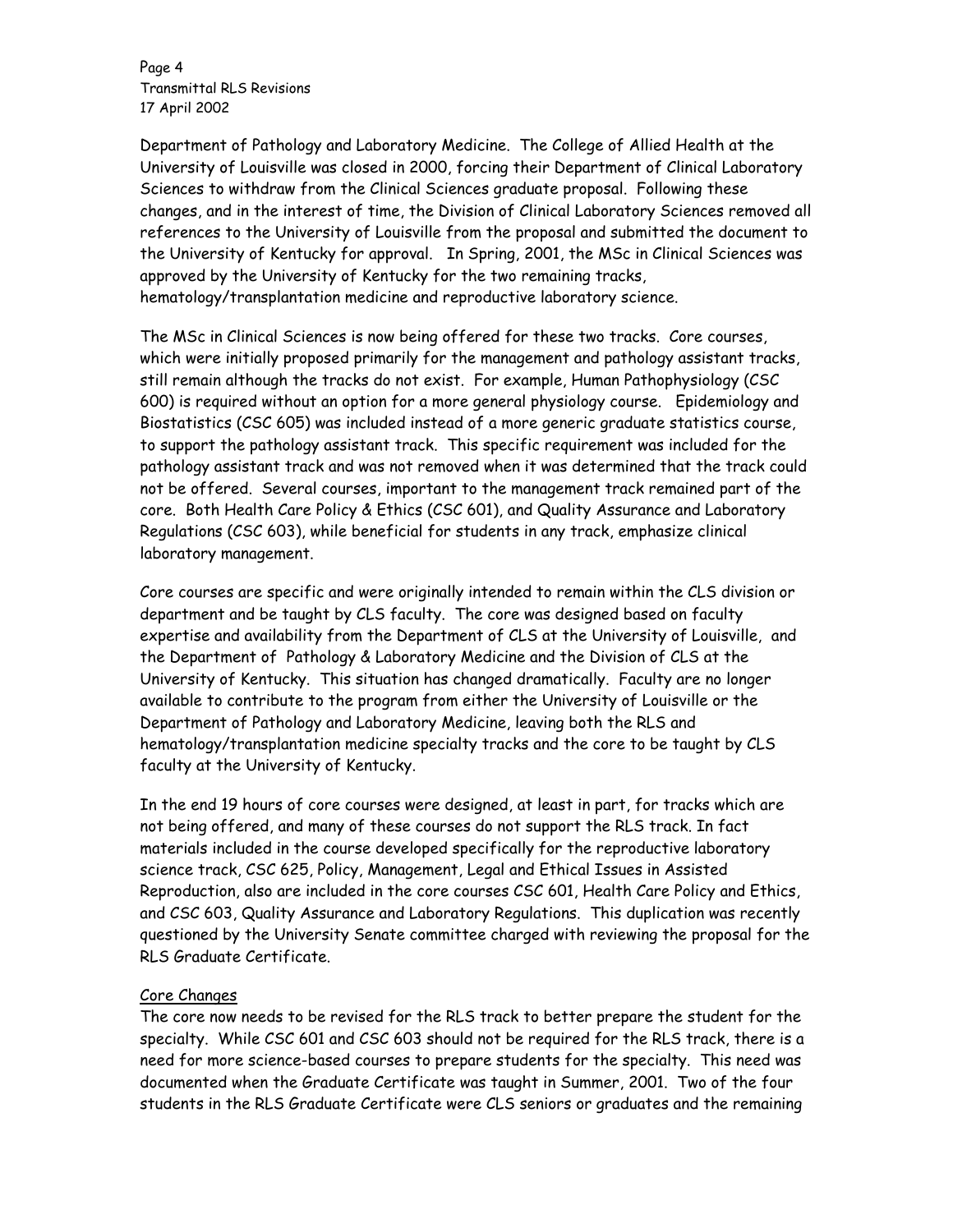Page 5 Transmittal RLS Revisions 17 April 2002

two students held graduate degrees in science. The CLS students lacked appropriate backgrounds in genetics, cell and molecular biology, and endocrinology. This deficiency made if difficult for the students with CLS backgrounds to compete with students with a more traditional background in science.

For the RLS track, the core should be revised to include the following:

- 3-4 credit hours in graduate statistics could be satisfied with CSC 605, Epidemiology and Biostatistics (current core course) or courses cross-listed, including STA 570, Basic Statistical Analysis
- 3-4 credit hours in graduate physiology could be satisfied with CSC 600, Human Pathophysiology (current core course), or NUR 653, Pathophysiology or PHR 952 (current cross-list) and PHR 953, Diseases Processes I and II or PAS 853, or others (TBD)
- Drop the requirement for CSC 601\* (Health Care Policy & Ethics) and CSC 603\* (Quality Assurance and Laboratory Regulations) since the content important for RLS students is included in CSC 625, Policy, Management, Ethical and Legal Issues in Assisted Reproduction.
- Add the requirement for a minimum of 3-6 graduate credit hours in related science (from areas of genetics, endocrinology, cell and molecular biology etc), based on student need, as determined by the RLS Admissions Committee
- Include key content from CSC 604, Research Methods for the Clinical Sciences as part of CSC 630, RLS Research for M.Sc.
- CSC 602, Clinical Sciences Seminar, taken once since this is a MSc degree

With these revisions students in both the hematology/transplantation medicine track and the RLS track of the MSc program in Clinical Sciences will share core courses in physiology and statistics. Although students in both tracks would complete courses in seminar and in research methods, distribution and specificity of the content for these courses will be redistributed. The seminar course would be made specific for RLS (CSC CSC 628) and selected content from the Research Methods for the Clinical Sciences (CSC 604) will focus on the RLS discipline and will be included in RLS Research (CSC 630).

# RLS Track Changes

Experience with the RLS Graduate Certificate during Summer, 2001 also revealed the need for a change within the RLS track of the MSc degree program. The two non-CLS students in the RLS Graduate Certificate had not had courses in microbiology. Since many of the causes of reproductive failure are due to microorganisms, and since laboratory contamination and spread of infectious disease are primary concerns in the ART laboratory, a background in reproductive microbiology is essential. Changing CSC 623, Reproductive Immunology to include microbiology (new course CSC 618, Reproductive Immunology & Microbiology) as well would satisfy this requirement.

Since RLS track students would not complete CSC 604, Research Methods for the Clinical Sciences, this content would be incorporated in CSC 630, RLS Research.

# Delivery Method Changes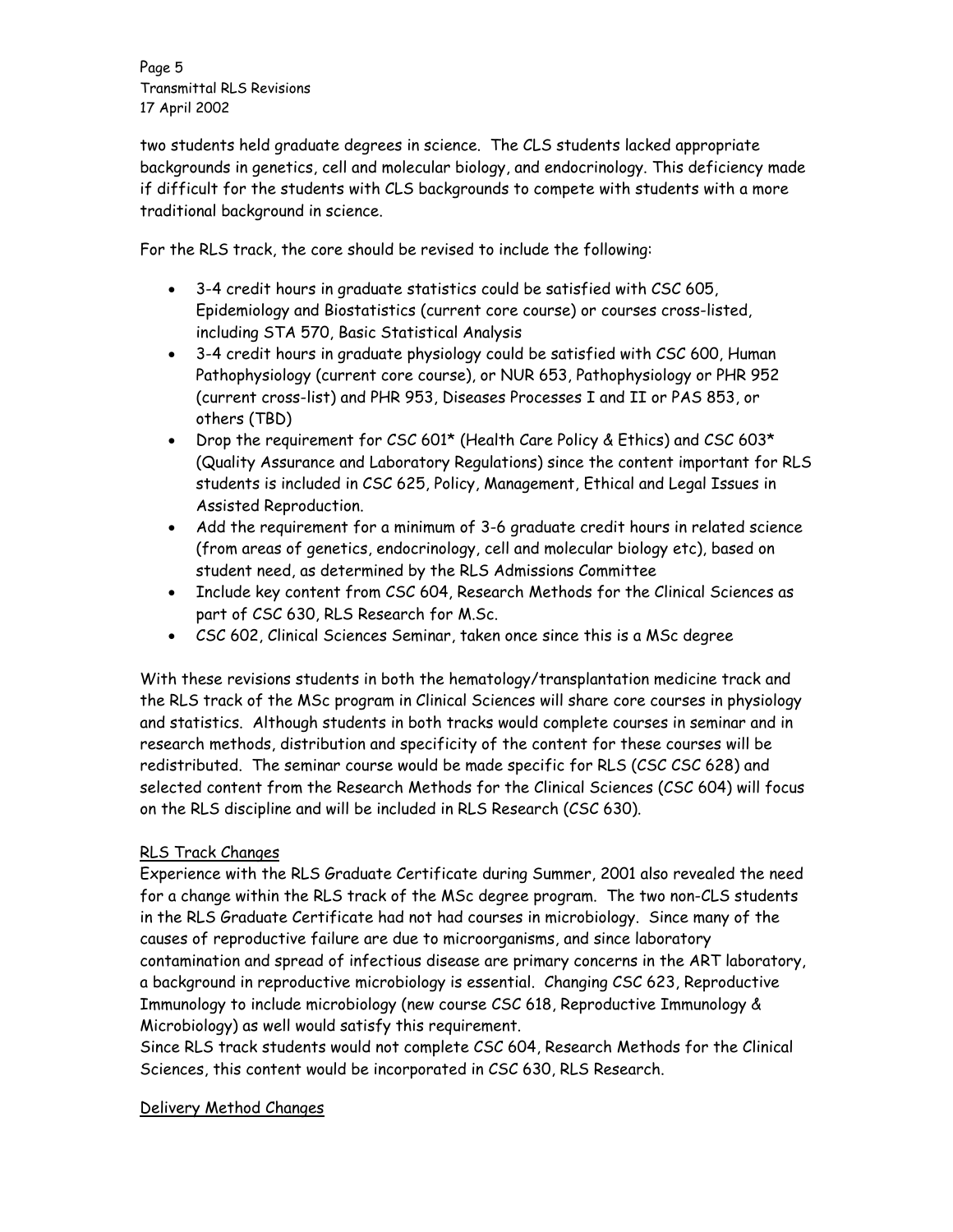Page 6 Transmittal RLS Revisions 17 April 2002

The need for formal education in RLS is well established. There is a documented shortage of trained embryologists in the United States with approximately four positions for every trained professional (Appendix A; ASRM Embryology Training Survey). Problems and costs associated with on-site training also is well documented (Appendix B). Formal education in RLS is supported in general by professionals in the field as evidenced by a formal letter from the leading professional organization, the American Society for Reproductive Medicine (Appendix C; ASRM letter) and the employment record of our certificate program graduates (Appendix D, table). Note: Copies of Appendices available upon request.

Although need is established, and the program is now university-approved and available, accessibility for individuals most interested in pursing the MSc in RLS remains a concern. The majority of individuals wishing to receive a degree in RLS or embryology are employed in ART laboratories and are unable to leave their positions to pursue a traditional graduate program (see Appendix E; correspondence from prospective students and Appendix F; results of survey regarding distance learning and modular delivery options for the RLS track). Note: Copies of Appendices available upon request.

To respond to the need for distance education, and to make the RLS track more accessible, the following modifications are being proposed:

- Develop 3 one-credit hour lecture courses, which must be completed prior to more advanced RLS courses, for delivery via distance learning
	- o CSC 615 Reproductive Laboratory Science
	- o CSC 616 Andrology
	- o CSC 617 Reproductive Immunology & Microbiology

Note: Laboratories for CSC 615, 616 and 617 will be included in the on-campus course, CSC 618, Laboratories in Andrology, Immunology & Microbiology.

- Offer the advanced, and laboratory intense, campus-based RLS courses in a modular format of 1-3 week sessions. Since modular units will contain large amounts of didactic material and student laboratories will be limited to practice with animal oocytes and embryos, the following compensations will be incorporated:
	- o Students will receive reading materials prior to the commencement of campus modular classes.
	- $\circ$  The final exam for CSC 621 and CSC 624 will be given at the end of week 8, following tours of ART labs and, for the Graduate Certificate students, also following the clinical practica, to give students:
		- Time to assimilate the material presented during weeks 2-4
		- The opportunity to correlate didactic material with clinical experience
- Develop flexible options for the RLS research project (e.g. individuals who are already working in an ART laboratory, and have a qualified Ph.D. director, could negotiate with U.K. to complete parts of their research in the home lab).

Please refer to Appendix G (available upon request) for RLS faculty and clinical sites.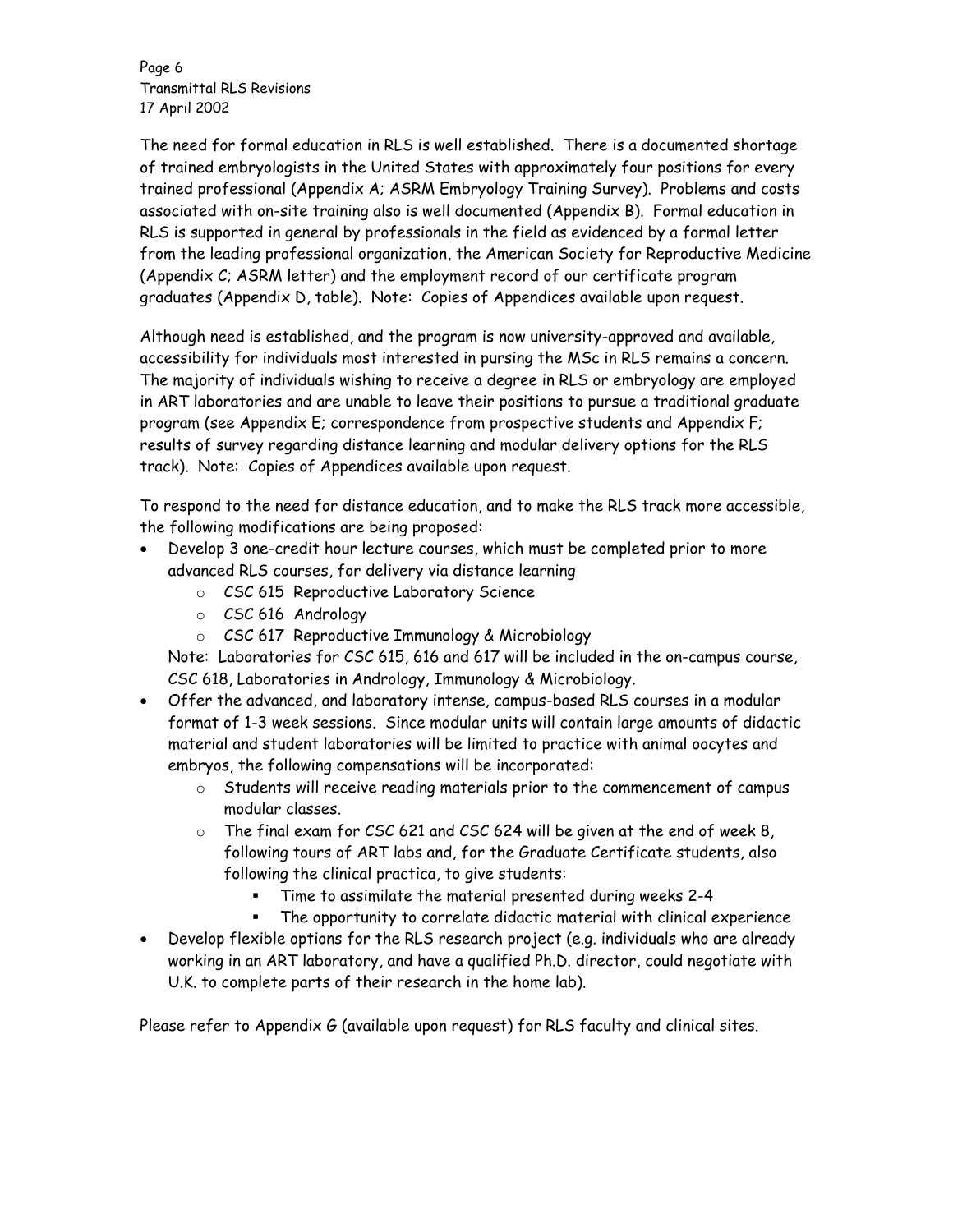Page 7 Transmittal RLS Revisions 17 April 2002

# Revised Curriculum Meets University Graduate School Requirements

The proposed curriculum revisions for RLS meet university requirements for a master's degree Plan B (non-thesis) (Reference: University of Kentucky Graduate Bulletin, page 22: Thesis/Non-Thesis Options). The bulletin states that candidates for the master's degree will have a major area (defined usually as an academic department) and must take at least 2/3 of the course work in this area; the other 1/3 may be taken in this area or in related graduate areas. Students in the RLS track will have their major area in Clinical Sciences. At least 2/3 of the courses will be in this area; less than 1/3 will be taken in a related graduate area in math and science. As required by the Council of Postsecondary Education, students will complete at least one-half of the minimum course requirements (excluding thesis, practicum or internship credit) in the major or core area with three-fourths of these at the 600- to 700-level. Students in the RLS track will complete at least one-half of the minimum course requirements (excluding practicum) in the CSC core area with at least three-fourths of these at the 600- to 700-level.

# **Summary**

In summary, the following changes would make the program more successful and allow the recruitment of larger numbers of students:

- revise core and make specific for RLS track
- revise RLS track to include additional, needed courses (e.g. microbiology)
- modify delivery method to make more RLS track more accessible
	- o distance learning for 3 courses
	- o modular delivery for campus-based courses
	- o flexibility for research projects

Note: Charts outlining the current and proposed curricula are attached.

# New Courses:

CSC 615 Reproductive Laboratory Science (RLS) (1)

The course includes basic cell biology and principles of genetics; a review of the male reproductive system including hormonal control, early development, spermatogenesis and fertilization; a review of the female reproductive system including hormonal control, early development, oogenesis, the menstrual cycle, fertilization and early implantation.

CSC 617 Reproductive Microbiology and Immunology (1)

 A review of basic immunology will be covered including an overview of the organs, tissues and cells that comprise the immune system, different forms of immunity and the basis of the immune response. The reproductive immunology segment will focus on antibodies associated with infertility and reproductive failure, and also will include properties of the immune system during pregnancy. Microbiology will be covered as it pertains to assisted reproductive technology, focusing on: (l ) causes of infertility and reproductive failure; (2) infectious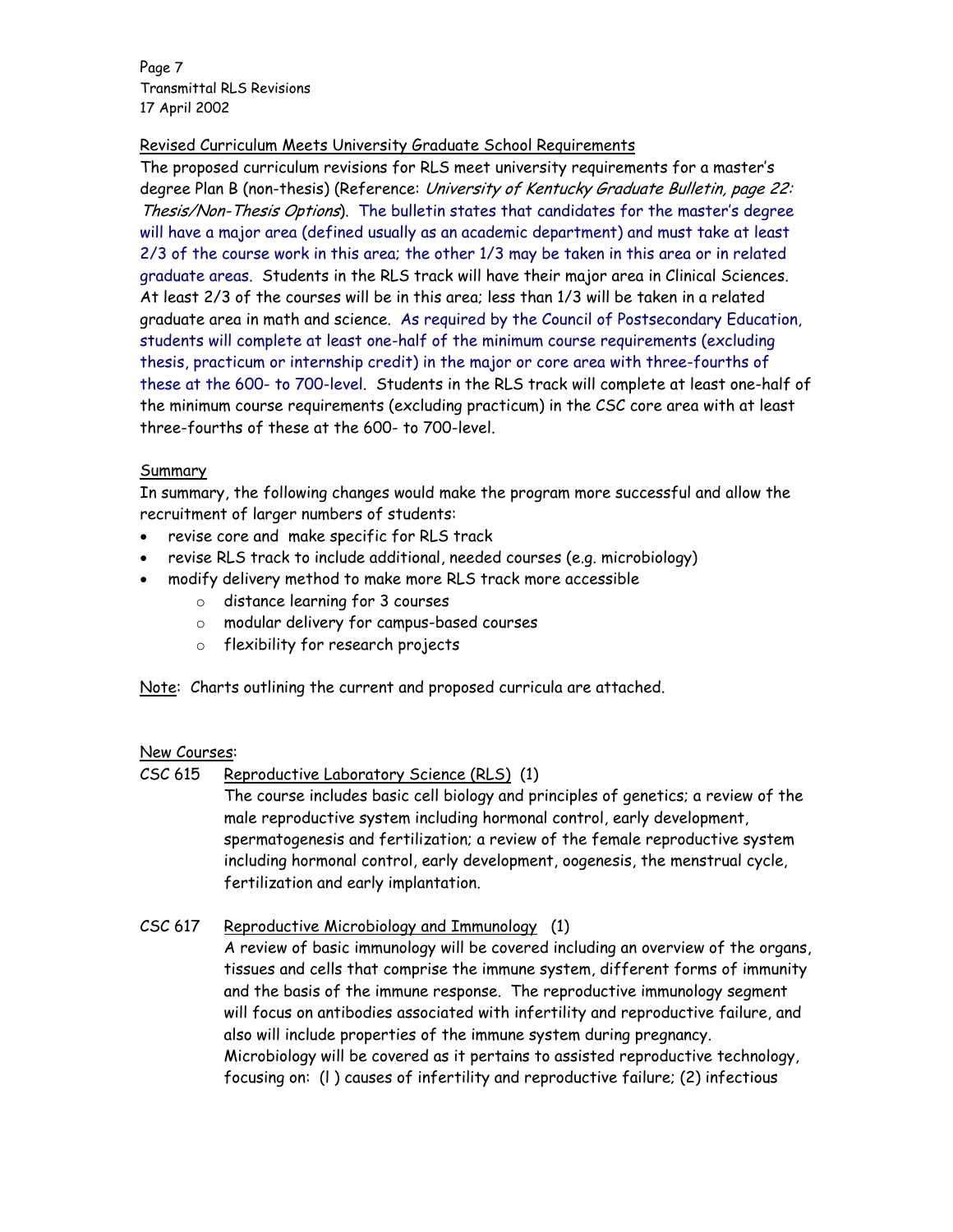Page 8 Transmittal RLS Revisions 17 April 2002

> agents that may be transmitted in the assisted reproductive technology (ART) laboratory and (3) prevention of contamination in the ART facility. Prereq: CSC 528, CSC 615 or consent of instructor Implementation: Fall, 2002

CSC 618 Labs in Andrology, Reproductive Microbiology & Immunology (1) **Andrology**: Student laboratories will focus on semen analysis, sperm function tests, and preparation of partner and donor semen for artificial insemination. Advanced andrology procedures, including the sperm penetration assay and the hemi-zona assay, will be discussed and protocols provided. **Reproductive Immunology**: Students will perform procedures for detecting anitisperm antibodies in semen and in serum. Sperm-cervical mucus testing and crosstesting will be performed using controlled donor semen and bovine cervical mucus. **Reproductive Microbiology**: Organisms associated with sexually transmitted diseases, infertility, and reproductive failure will be demonstrated with representative demonstrations consisting of: stained slide of bacteria, fungi and parasites and electron micrographs of viruses; organisms on appropriate culture media; examples of testing for identification. Students will use data from the demonstrations to develop summaries for the correct isolation and identification of these organisms. Laboratory: 2-3 hours per week. Prereq: CSC 528, CSC 615, CSC 616, and CSC 617 or consent of instructor.

### CSC 628 RLS Seminar (1)

Students in the RLS seminar will critique research papers in the field, will develop and present PowerPoint presentations on subjects covering andrology, ART, cryopreservation of human reproductive tissue, management issues in the reproductive laboratory, and policy, ethical and legal issues in ART. May be repeated to a total of two credits.

Prereq: CSC 528, CSC 615, CSC 616, CSC 617, CSC 618, CSC 619, CSC 621, CSC 624, CSC 625 or consent of instructor.

### Course Changes:

| CSC 620           | Andrology<br>(3)                                                                |
|-------------------|---------------------------------------------------------------------------------|
|                   | (Change in number, credits, lecture-lab ratio, description and prerequisite)    |
| <u>Change to:</u> |                                                                                 |
| CSC 616           | Andrology<br>(1)                                                                |
|                   | The course will include a review of male physiology, spermatogenesis and        |
|                   | fertilization. The procedures appropriate for evaluation of male fertility will |
|                   | be presented and conditions and diseases associated with male factor            |
|                   | infertility will be discussed. Basic and advanced andrology tests and           |
|                   | procedures for both diagnostic and treatment purposes will be reviewed.         |
|                   | Micromanipulation procedures (intracytoplasmic injection [ICSI]) and            |
|                   | treatments using epididymal and testicular sperm will be introduced.            |
|                   | Prereq: CSC 528, CSC 615 or consent of the instructor.                          |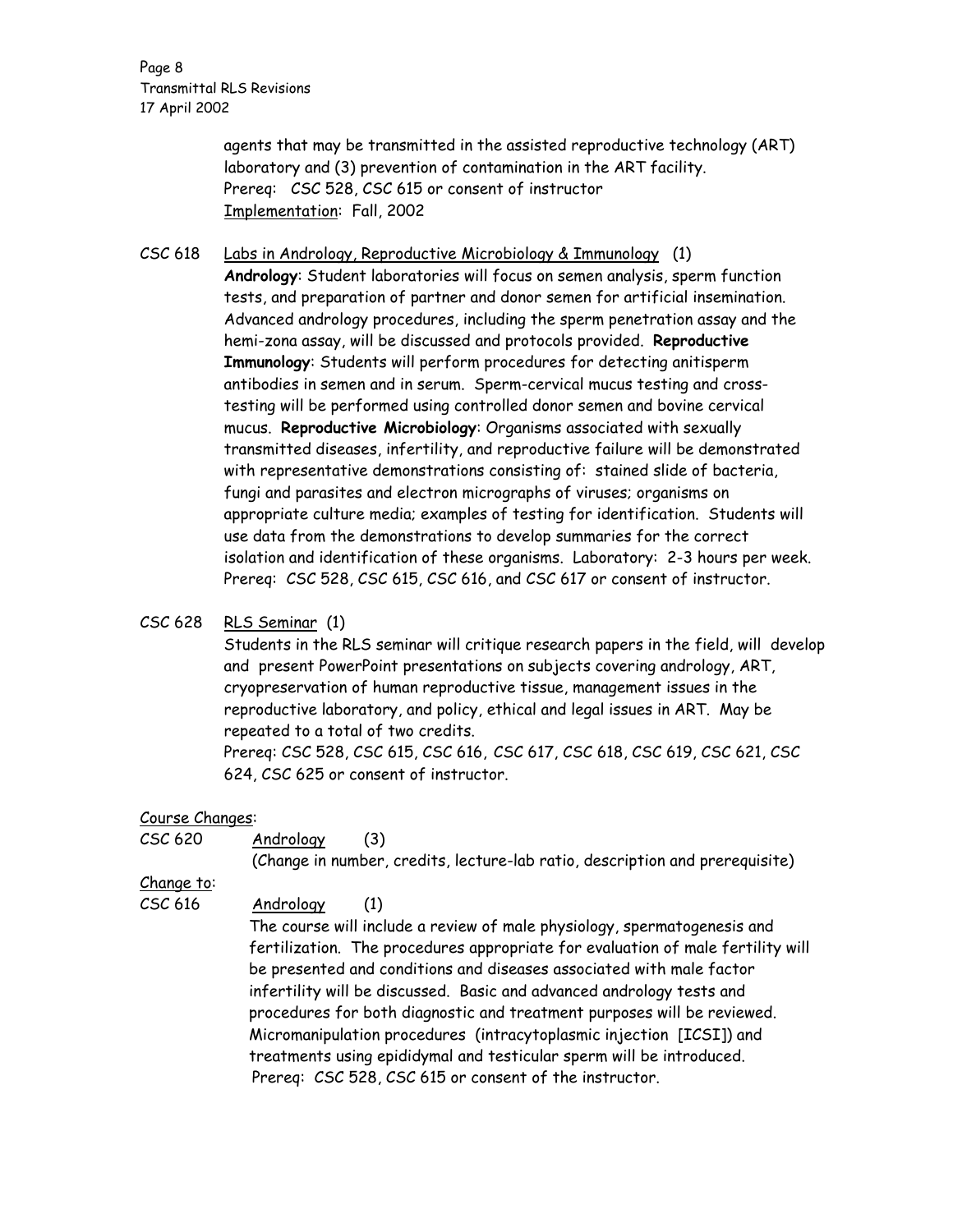Page 9 Transmittal RLS Revisions 17 April 2002

| CSC 621           | Embryology/Assisted Reproductive Technology<br>(3)<br>(Change in title, description, prerequisite and lecture: lab ratio)                                                                                                                                                                                                                                                                                                                                                                                                                                                                                                                                                                                                                                                                                                                                                                                                                                                                                      |
|-------------------|----------------------------------------------------------------------------------------------------------------------------------------------------------------------------------------------------------------------------------------------------------------------------------------------------------------------------------------------------------------------------------------------------------------------------------------------------------------------------------------------------------------------------------------------------------------------------------------------------------------------------------------------------------------------------------------------------------------------------------------------------------------------------------------------------------------------------------------------------------------------------------------------------------------------------------------------------------------------------------------------------------------|
| <u>Change to:</u> |                                                                                                                                                                                                                                                                                                                                                                                                                                                                                                                                                                                                                                                                                                                                                                                                                                                                                                                                                                                                                |
| CSC 621           | Embryology & Assisted Reproductive Technology<br>(3)<br>Lecture: The course will include a review of the female reproductive system,<br>fertilization and implantation. The procedures appropriate for evaluation of<br>female fertility will be presented and conditions and diseases associated<br>with female factor infertility will be discussed. Basic and advanced tests<br>and procedures for the treatment of infertility will be presented with a<br>focus on assisted reproductive technology procedures, including in vitro<br>fertilization and related procedures, micromanipulation, embryo culture, and<br>third party reproduction. Laboratory: The laboratory will focus on embryo<br>culture and micromanipulation procedures using mouse oocytes and embryos<br>and human spermatozoa. Students will set up quality control for the ART<br>laboratory. Lecture: 1 hour; laboratory 1 hour per week.<br>Prereq: CSC 528, CSC 615, CSC 616, CSC 617 and CSC 618 or consent of<br>instructor. |
| CSC 624           | Gamete & Embryo Cryopreservation<br>(1)<br>(Change in description and prerequisite; add lecture: lab ratio)                                                                                                                                                                                                                                                                                                                                                                                                                                                                                                                                                                                                                                                                                                                                                                                                                                                                                                    |
| Change to:        |                                                                                                                                                                                                                                                                                                                                                                                                                                                                                                                                                                                                                                                                                                                                                                                                                                                                                                                                                                                                                |
| CSC 624           | Gamete & Embryo Cryopreservation<br>(1)<br>Lecture: Principles of cryopreservation will be covered. Protocols for<br>freezing spermatozoa, testicular tissue, oocytes, ovarian tissue and embryos<br>at various stages of development will be introduced. Problems associated<br>with freezing particular tissue types will be discussed. Laboratory:<br>Students will cryopreserve human sperm and mouse embryos using both<br>manual and automated methods. Students will thaw frozen gametes and<br>embryos and assess using standard criteria. Legal, ethical and policy issues<br>associated with cryopreservation of human reproductive tissue will be<br>introduced, including potential for transmission of infectious disease and<br>issues associated with the term of storage of embryos. Lecture: 1 hour;<br>laboratory 1 hour per week.<br>Prereq: CSC 528, CSC 615, CSC 616, CSC 617, CSC 618, and CSC 621 or<br>consent of instructor.                                                          |
| CSC 625           | Policy, Management, Ethical & Legal Issues in Assisted Reproduction (2)<br>(Change in description and prerequisite)                                                                                                                                                                                                                                                                                                                                                                                                                                                                                                                                                                                                                                                                                                                                                                                                                                                                                            |
| <u>Change to:</u> |                                                                                                                                                                                                                                                                                                                                                                                                                                                                                                                                                                                                                                                                                                                                                                                                                                                                                                                                                                                                                |
| CSC 625           | Policy, Management, Ethical & Legal Issues in Assisted Reproduction (2)<br>Policy Current and anticipated regulation of assisted reproductive technology<br>(ART) will be discussed. Laboratory management will be covered extensively and<br>will include development of quality control and quality assurance programs for<br>ART and andrology laboratories, Basic ethics principles will be introduced and<br>ethical issues associated with the practice of ART will focus on controversial                                                                                                                                                                                                                                                                                                                                                                                                                                                                                                               |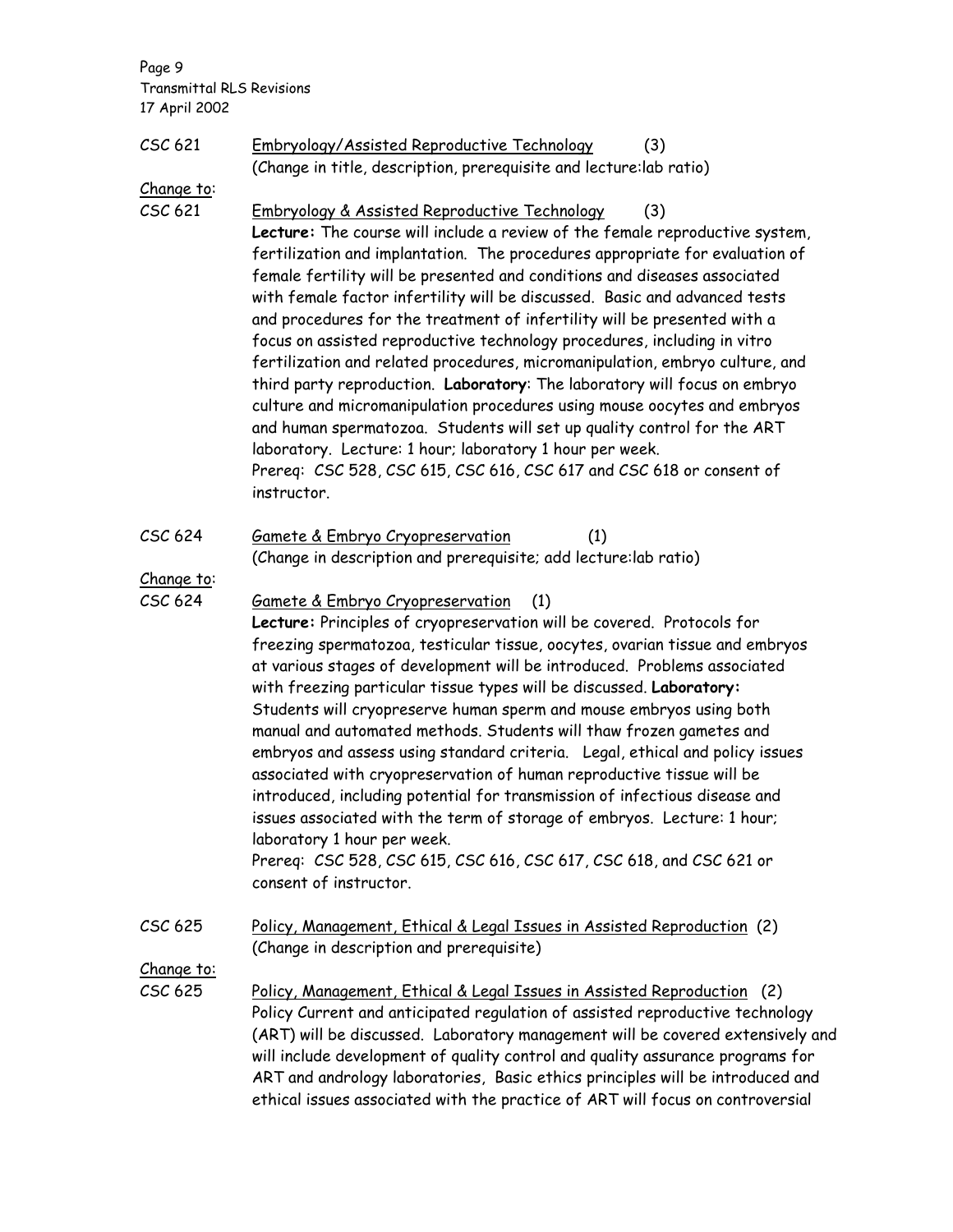Page 10 Transmittal RLS Revisions 17 April 2002

|                              | and research procedures, including embryonic stem cell research, human cloning,<br>fetal reduction, nuclear and cytoplasmic transfer, embryo freezing and storage,<br>gestational hosts and surrogacy. Legal cases and rulings will be used to<br>demonstrate liabilities associated with the medical and laboratory practice or<br>ART.<br>Prereq: CSC 528, CSC 615, CSC 616, CSC 617, CSC 618, CSC 621, and CSC 624                                                                                                                                                                   |
|------------------------------|-----------------------------------------------------------------------------------------------------------------------------------------------------------------------------------------------------------------------------------------------------------------------------------------------------------------------------------------------------------------------------------------------------------------------------------------------------------------------------------------------------------------------------------------------------------------------------------------|
|                              | or consent of instructor.                                                                                                                                                                                                                                                                                                                                                                                                                                                                                                                                                               |
| CSC 626                      | Clinical Practicum in Andrology (2)<br>(Change in title, credits and whatever else)                                                                                                                                                                                                                                                                                                                                                                                                                                                                                                     |
| Change to:<br>CSC 626        | <b>Andrology Clinical Practicum (1-2)</b><br>Students must complete the checklist procedures while working under<br>supervision. Andrology procedures will include semen analysis, sperm functions<br>tests, microbiology, preparation of partner and donor semen for artificial<br>insemination and cryopreservation of male gametes.<br>Prereq: CSC 528, CSC 615, CSC 616, CSC 617, CSC 618 or consent of<br>instructor.                                                                                                                                                              |
| CSC 627                      | Clinical Practica in ART Laboratory (3)<br>(Change in title, credits, description, prerequiste)                                                                                                                                                                                                                                                                                                                                                                                                                                                                                         |
| Change to:<br>CSC 627        | <b>ART Clinical Practicum</b><br>$(1-3)$<br>Students must complete the checklist procedures while working under<br>supervision. All ART procedures will be performed under supervision using<br>appropriate models for practice. Procedures will include, in vitro fertilization<br>and related procedures, micromanipulations including intracytoplasmic sperm<br>injection, assisted hatching and preimplantation genetic diagnosis and<br>cryopreservation of oocytes embryos.<br>Prereq: CSC 528, CSC 615, CSC 616, CSC 617, CSC 618, CSC 621, CSC 624<br>or consent of instructor. |
| CSC 630                      | RLS Research for M.S. (4)<br>(Change in title, credits, description, prereq)                                                                                                                                                                                                                                                                                                                                                                                                                                                                                                            |
| <u>Change to:</u><br>CSC 630 | RLS Research (3-5)<br>Research projects for students in Reproductive Laboratory Science will be<br>registered under this course. Projects shall be related to the student's<br>individual interest and shall be under the supervision of the appropriate faculty<br>member. Students are allowed to register for this course for variable credit.<br>Prereq: CSC 528; others to be based on student background and nature of the<br>project as determined by the RLS committee or consent of instructor.                                                                                |
| Drop Course:                 |                                                                                                                                                                                                                                                                                                                                                                                                                                                                                                                                                                                         |

CSC 623 Reproductive Immunology (1)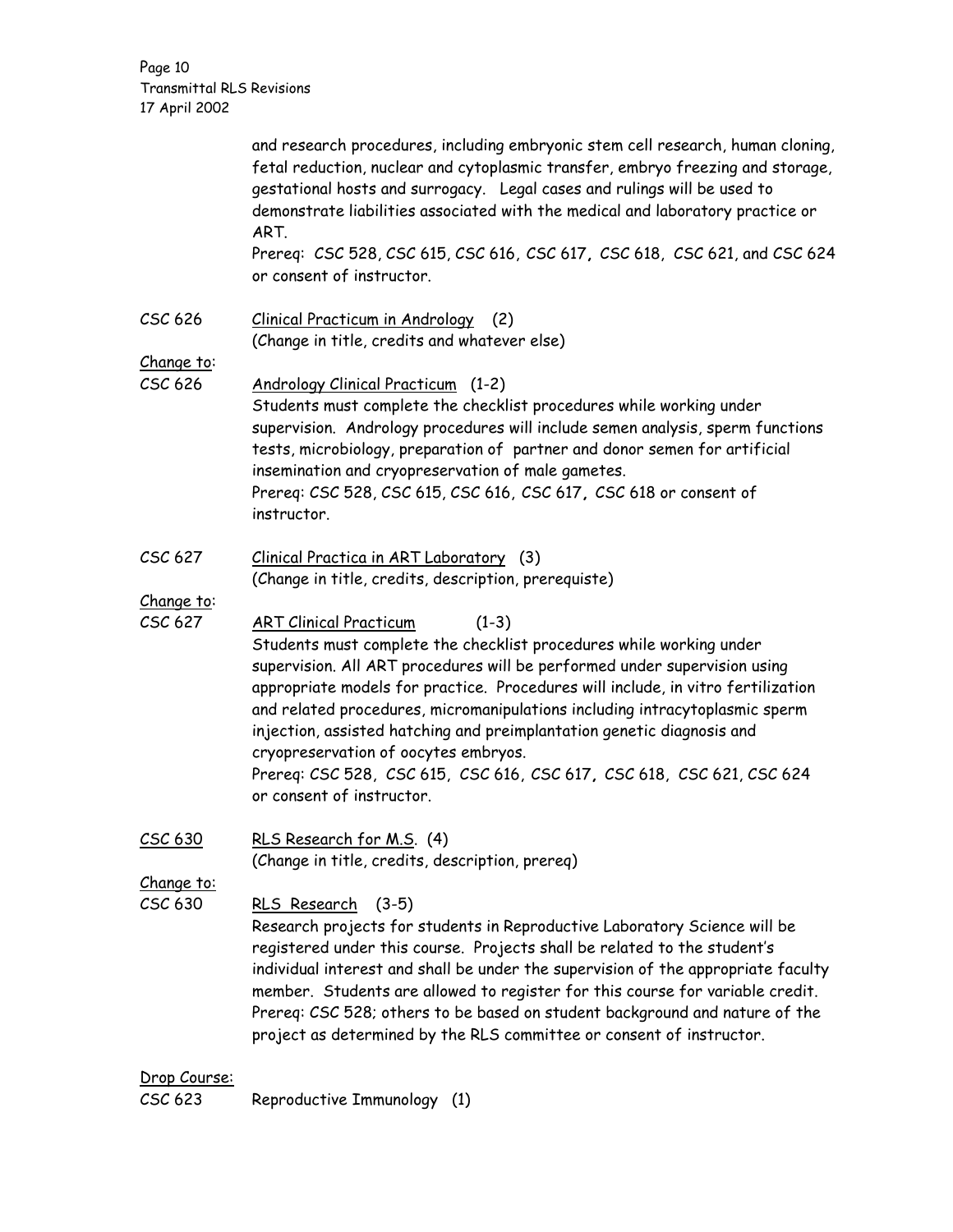Page 11 Transmittal RLS Revisions 17 April 2002

Implementation: Fall, 2002

\*\*\*\*\*\*\*\*\*\*\*

Distributed Learning Proposal: Master of Science in Clinical Sciences

### Reproductive Laboratory Science Track

The courses in this proposal are part of the Reproductive Laboratory Science (RLS) track in the Master of Science degree in Clinical Sciences. Faculty members in the Reproductive Laboratory Science track are confident that a distributed learning format for selected lecture courses, combined with a modular delivery system for laboratory-based courses, would rapidly respond to the national shortage for trained embryologists by making the RLS program more accessible for both traditional and non-traditional students. Our RLS graduate program, the only one of its kind in the United States, was approved as a traditional program, requiring two-to-three years on campus in Lexington for completion. This approach does not respond to individuals wishing to obtain education in this area, but who for personal, professional or financial reasons are unable to move to Lexington for this extended period nor does it respond to professionals already employed in assisted reproductive technology laboratories who wish to further their education for the advancement of the laboratory in which they are already employed.

The three one-credit hour distributed learning courses would contribute to the overall strategy designed to make the program more accessible and to respond to the national need for education in this nascent field. In addition to distributed learning, overall program strategies will include 1) the use modular lectures and laboratories to be delivered on campus with students receiving one-on-one laboratory instruction, and presentations by experts in each of the RLS disciplines [e.g. embryology, micromanipulation, cryopreservation, laboratory management, law and policy]; 2) use of computer tutorials for laboratory instruction in areas not permitting student practice [human embryology]; 3) clinical practica in assisted reproductive technology laboratories throughout the United States; and 4) collaborative student research projects with embryologists and clinicians in the field.

The three lecture courses (CSC 615 - Reproductive Laboratory Science (1); CSC 616 - Andrology (1); and , CSC 617 Reproductive Immunology & Microbiology (1))delivered by distributed learning would allow students extended time to master background materials for the more intense modular classes when they come

#### \*\*\*\*\*\*\*\*\*\*\*\*\*\*\*

Proposal: Graduate Certificate in Reproductive Laboratory Science (RLS)

Background: The College of Allied Health Professions Academic Affairs Committee recommends approval of the proposal for a graduate certificate in RLS. It has been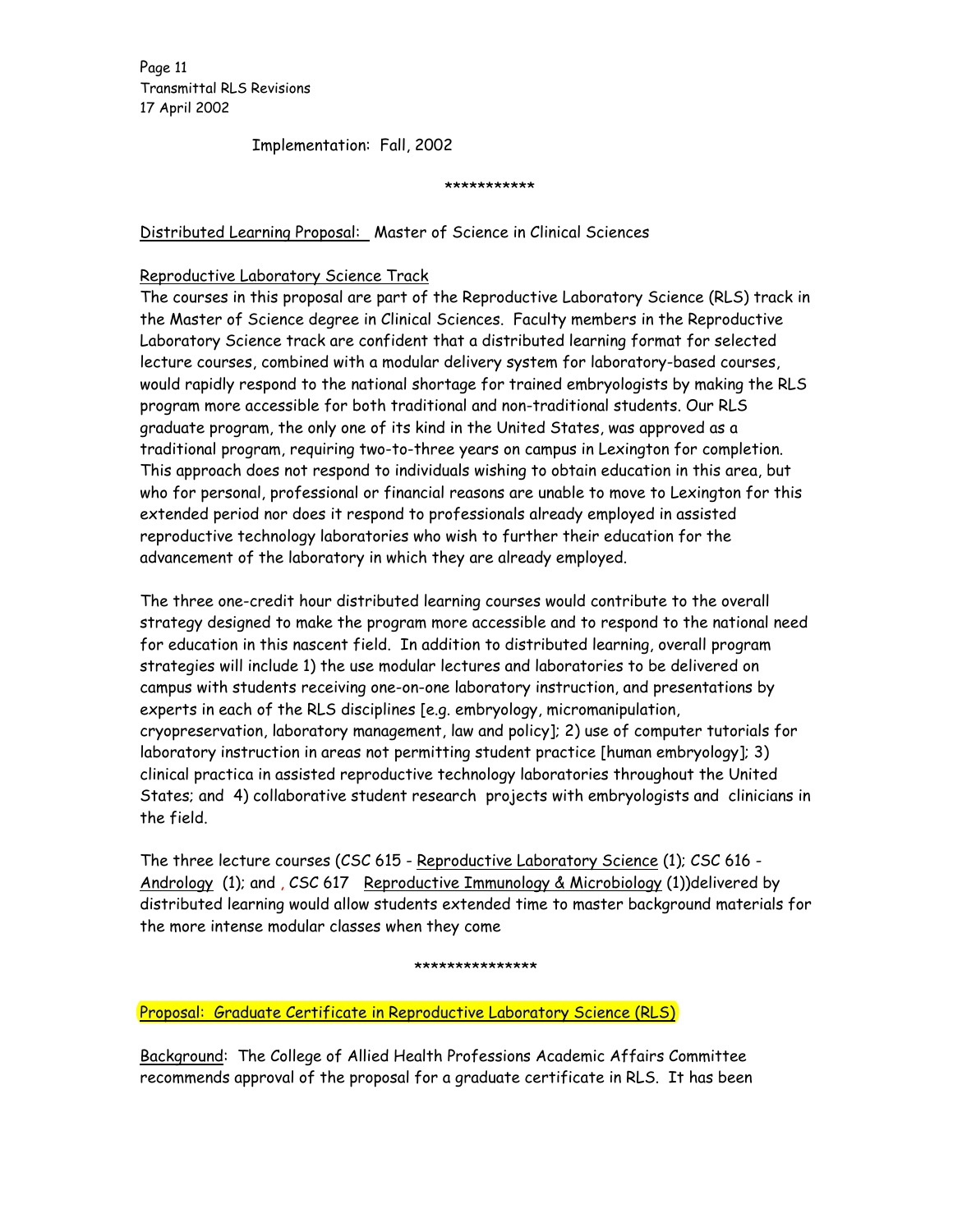Page 12 Transmittal RLS Revisions 17 April 2002

approved by the Graduate Council and the Senate Council. Approval of the Senate is contingent upon Graduate Faculty approval. Details of the certificate are presented below.

# CURRICULUM CHANGES FOR RLS GRADUATE CERTIFICATE

# Background

The proposal for the Graduate Certificate in Reproductive Laboratory Science (RLS) was approved by the CAHP Academic Council in Fall, 2001 (Appendix A; original proposal) and by the Graduate School (Appendix B; letter of approval from Dr. Jim O'Reilly) on April 24, 2001.

Since the proposal did not reach the Senate until early June, 2001, it was not possible to receive formal approval for Summer, 2001. Senate Council Chair Bill Fortune was willing to 'fast track' the proposal, but expressed concern that 9 credit-hours were not sufficient to cover the course material. Following meetings with Fortune, Dr. Lori Gonzalez, CAHP Dean for Academic Affairs and representatives from the Graduate School, the RLS faculty decided to offer the Graduate Certificate as a pilot for the 8-week Summer session, 2001 to address this concern.

Four students completed the following courses during Summer, 2001 in order to receive the Graduate Certificate in RLS:

- GS-21 Special Topical Graduate Course:Andrology
- GS-22 Special Topic Graduate Course: Assisted Reproductive Technology
- GS-23 Special Topical Graduate Course: Management, Ethics, Policy & Legal Issues in Assisted Reproduction
- GS-24 Special Topical Graduate Course: Clinical Practica in Andrology and ART

Although the Graduate Certificate was successful, and graduates are now employed in assisted reproductive technology (ART) laboratories, by the end of the session, both the RLS faculty and the students concurred with Senate Council Chair William Fortune that 9 credit-hours were not adequate for the material that must be covered. Also, it was determined that since many of the human ART/embryology procedures can legally only be observed by students during the laboratory rotation, hours for the clinical practica should be decreased by one credit hour, and additional time should be added to the campus-based RLS courses which include student laboratories. This would allow students to acquire more hands-on practice in embryology using animal models.

Following a review of the course content, the RLS faculty decided that the material should be offered in 12 credit hours, a time frame more consistent with other graduate certificate programs offered by the University of Kentucky. Following this decision, Dr. Doris Baker, Director of the RLS Graduate Certificate and Dr. Lori Gonzalez met with Fortune and with Dr. Nash to determine how to best deliver the graduate certificate in reproductive laboratory science. Professor Fortune suggested that, since courses were similar for both the RLS track in the MSc program in Clinical Sciences and the RLS Graduate Certificate,